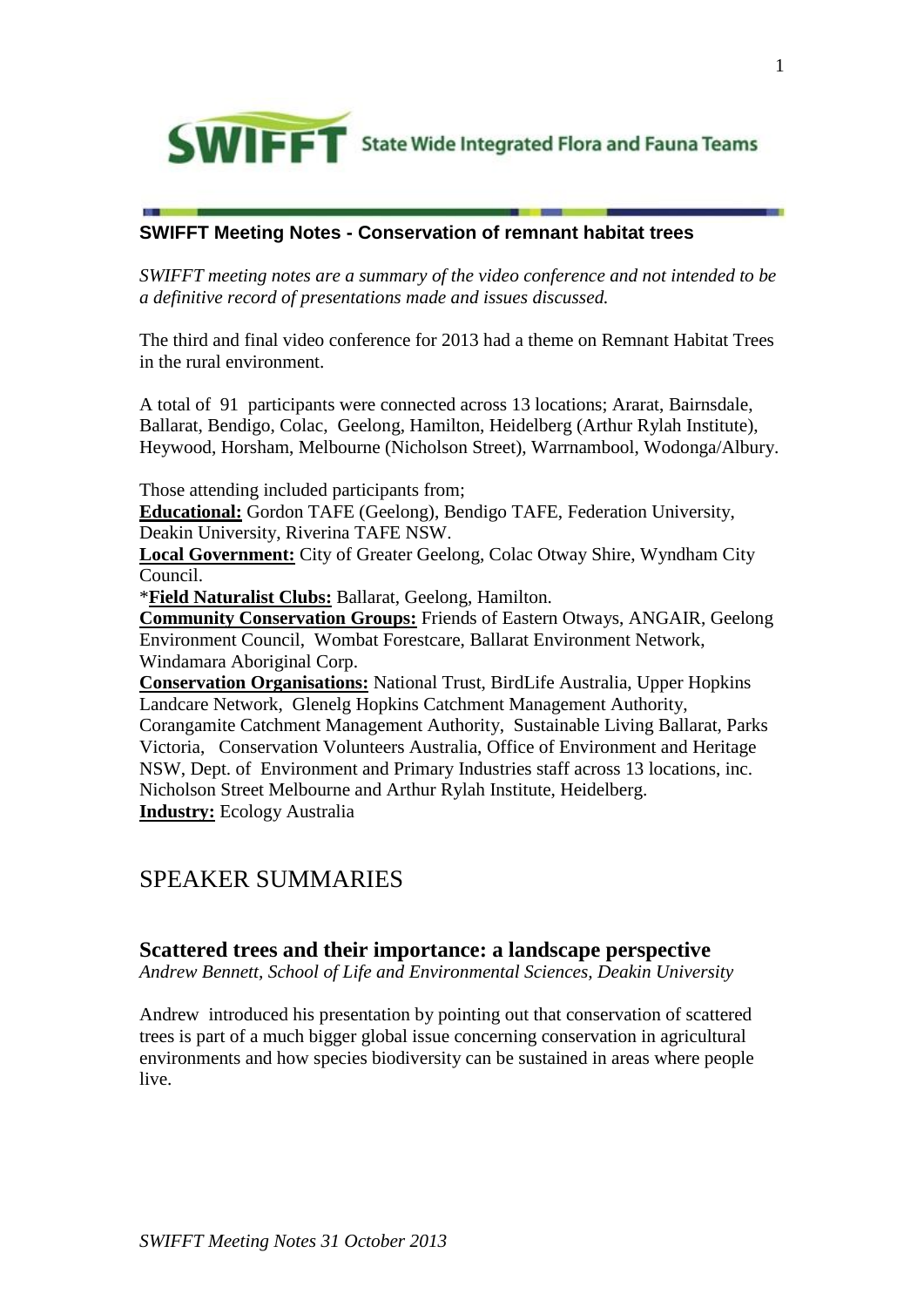Andrew spoke about two major approaches to nature conservation in agricultural environments:

Land sparing – set aside specific areas for nature conservation and farming (e.g. Conservation reserves approach).

Land sharing – incorporate nature conservation within and across farmland (e.g. conservation of scattered trees in farmlands approach)



*One by one remnant trees are being lost from the landscape - we will see a very different landscape into the future.* 



*Scattered trees provide important connectivity for use and movement of animals through the landscape.*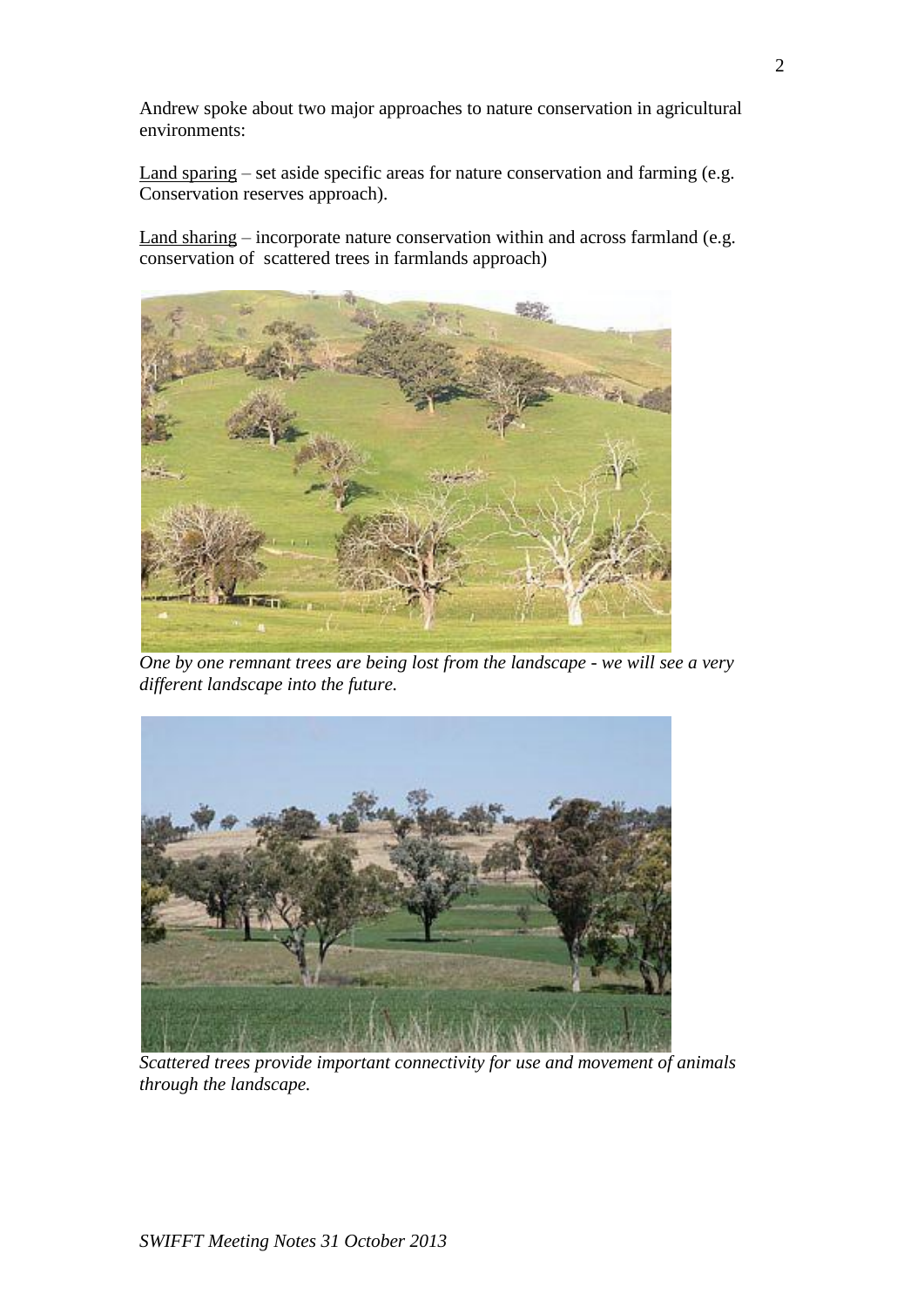

*Scattered trees can be a nuclei for regeneration and restoration by incorporating them into revegetation.*

Scattered trees can be part of the natural landscape, e.g. in areas of Savannah woodlands, they can also be part of cultural landscapes where scattered trees are managed as part of an agro-ecosystem. In Victoria most scattered trees are part of anthropogenic landscapes which are modified landscapes containing remnants of a once much broader native vegetation system. Andrew pointed out that scattered trees, small remnants and individual trees can form some of our least preserved ecosystems.

### **Scattered trees – a keystone structure**

Taking a similar approach to a key-stone species, scatter trees can be a structural element that has an ecological value and influence disproportionately large relative to the area occupied or its abundance. Scattered trees are important because they can form several functions with the landscape.

#### **Local function of scattered trees for biodiversity**

- \* Foraging sites
- \* Shelter
- \* Refuge (e.g. hollows, bark)
- \* Ground layer (micro environments, shade, logs, litter)
- \* Large old trees can provide a higher diversity and abundance of habitat including fallen logs supporting ground layer habitat.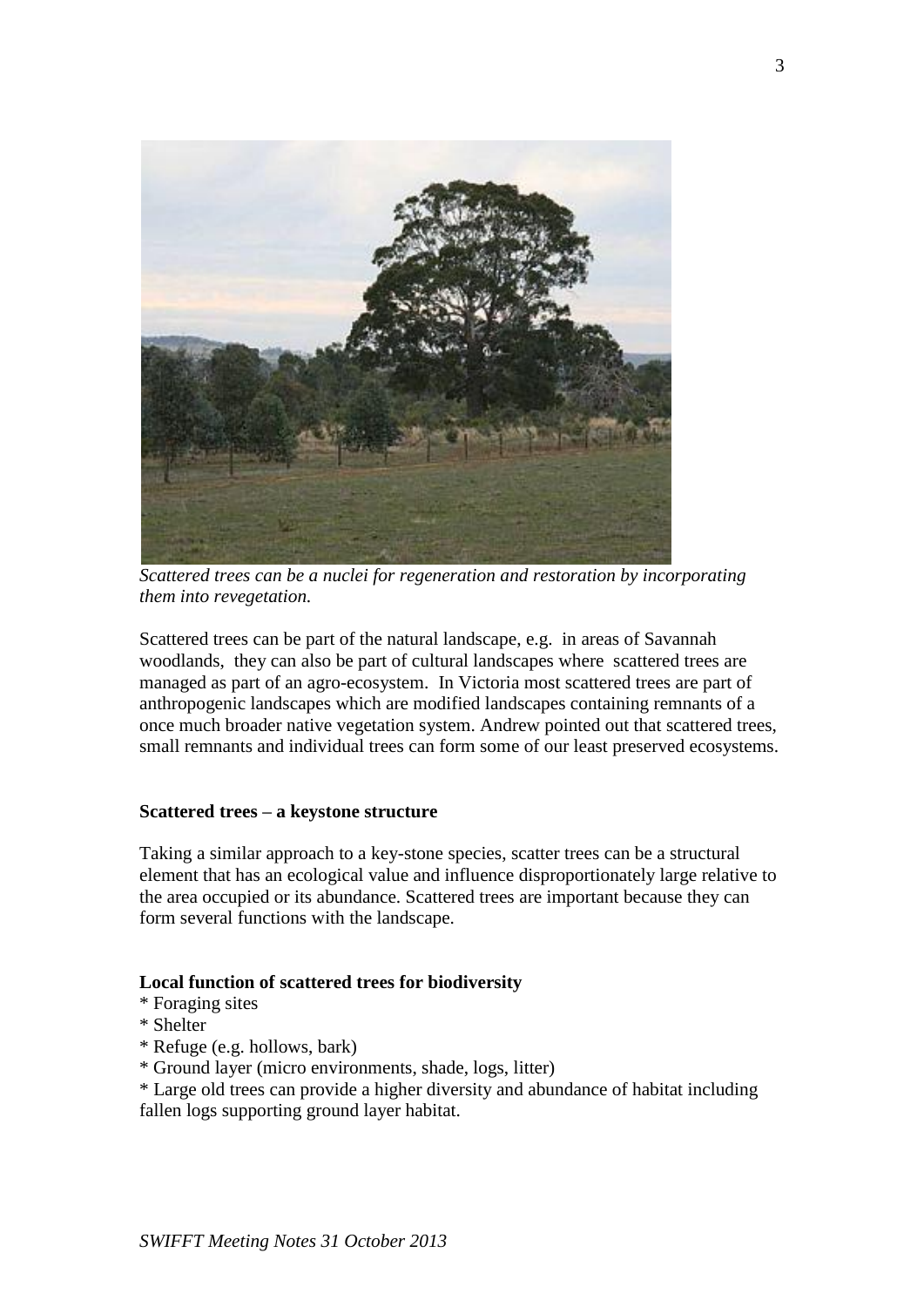Studies in the Gippsland Plains found that scatter trees have a high cumulative bird species richness in proportion to the number of sample points, exceeding pastures, plantations and linear vegetation. About 60% of woodland bird species known in the region were recorded in scattered tree sites. (Haslem & Bennett 2008)

### **Local function of scattered trees for ecosystem services**

- \* micro climate benefits (shelter, shade, wind flow)
- \* water infiltration through macro pours in the soil associated with roots.
- \* salinity reduction through lowering of groundwater
- \* nutrient enrichment of soils around trees
- \* seed source for restoration

### **Landscape function of scattered trees**

- \* connectivity for use and movement of animals through the landscape
- \* assists the dispersal of animals
- \* aids in the dispersal of plants throughout the landscape

Andrew spoke about the problem of trees being removed from the landscape creating increased gaps between them which can be detrimental to the movement of some species.

Scattered trees add to the total tree cover which has a beneficial outcome for landscape values, species diversity and resilience

Scattered trees can be a nuclei for regeneration and restoration by incorporating them into revegetation.

#### **Scattered trees are a legacy from the past**

Remnant trees show some insight into what existed prior to massive landscape change. Scatter trees also provide information on what species existed, genes, local provenance, microbial communities, soil fungi etc.

#### **Threats to scattered trees**

Andrew spoke about the gradual loss of remnant scattered trees in rural landscapes and how regeneration tends to be on a linear basis rather than maintaining and restoring scattered tree landscapes.

#### Threatening processes include;

- Poor tree health, disease, exposure, hydrology changes
- Lack of regeneration
- Physical disturbance to trees and root systems, compaction and loss of ground habitat through 'Tidying up'
- Increased nutrients from stock
- More efficient farming and new land uses which view trees as being in the way.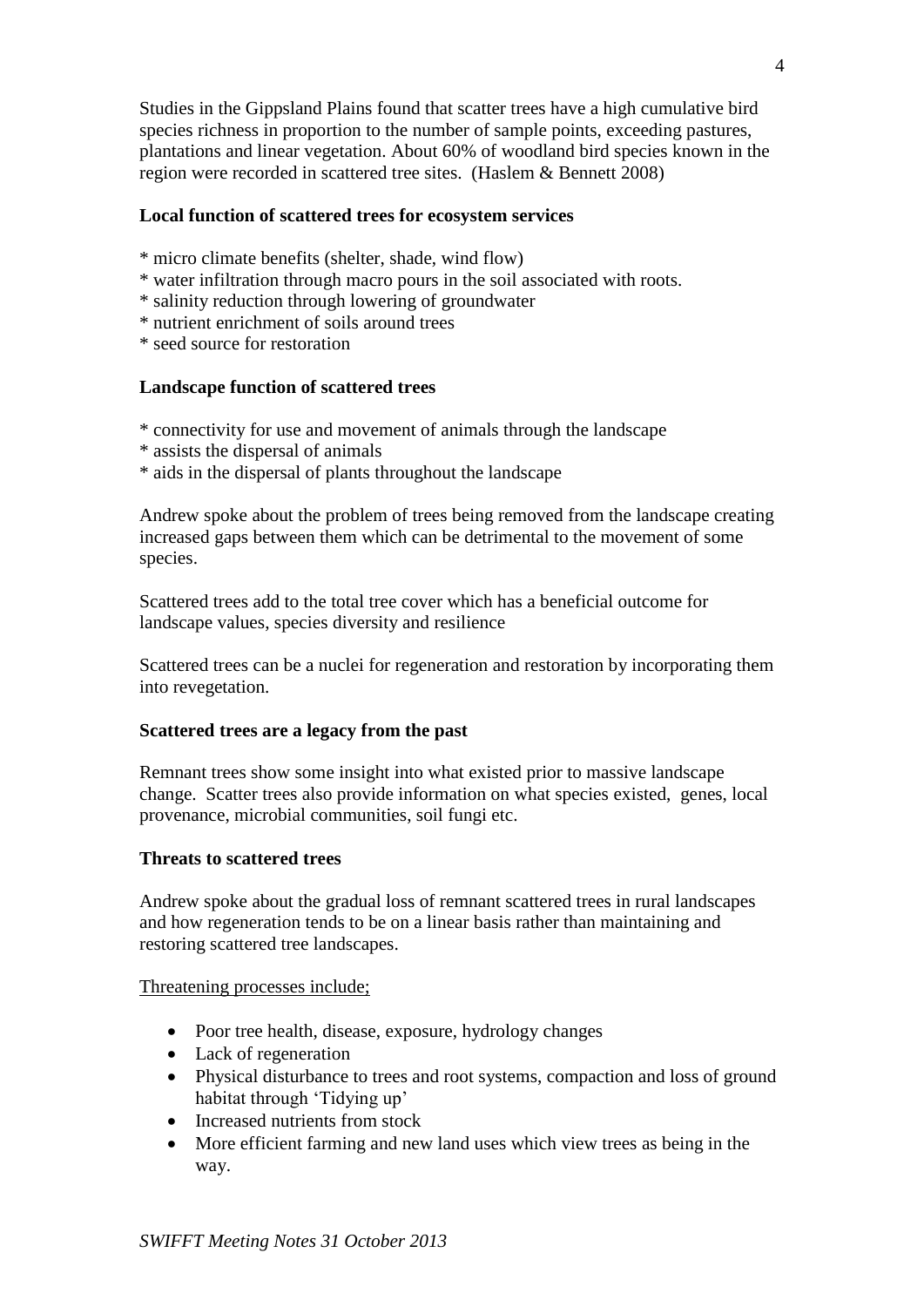Andrew said we are still to see the full consequences of previous management actions. Over time we will see trees disappearing one by one and we will see a very different landscape into the future. Andrew said there is an enormous challenge to work out how we ensure the next generation of scattered trees are there. We need to have a complementary strategy that combines both large intact areas plus scattered trees.

### **Key points from questions**

\* Habitat trees can provide value to farms through shade and shelter, even up to 5- 10% cover but no one was aware of any specific study to quantify economic value. \* The loss of scattered habitat trees has been greatest in cropping areas compared to grazing. Thousands of trees have been lost in the Wimmera's cropping areas.

\* Land Sharing is more suited to grazing areas whereas Land Sparing could apply to cropping areas.

\* In England, there is a high value placed on old remnant trees which have aesthetic value, economic value and environmental value. They are protected through tight controls.

\* In Victoria the value of old remnant trees does not appear to be appreciated or supported through legislative controls.

\*There is on-going incremental loss of remnant trees and once gone these trees are not quickly replaceable, it can take hundreds of years to replace what we have lost. We need to recognise the heritage value of these trees.

Contact: Andrew Bennett;

### **The use of scattered trees by insectivorous bats** - *Lindy Lumsden, Arthur Rylah Institute, Department of Primary Industries and Environment, Victoria.*

Lindy explained that insectivorous bats are widespread and relatively common in rural landscapes. They have been impacted upon by habitat loss but appear to be less impacted by habitat fragmentation. Insectivorous bats have high mobility which allows access to dispersed resources, including scattered trees. Tracking studies found movement up to 13 km between roost sites and foraging areas.



*SWIFFT Meeting Notes 31 October 2013*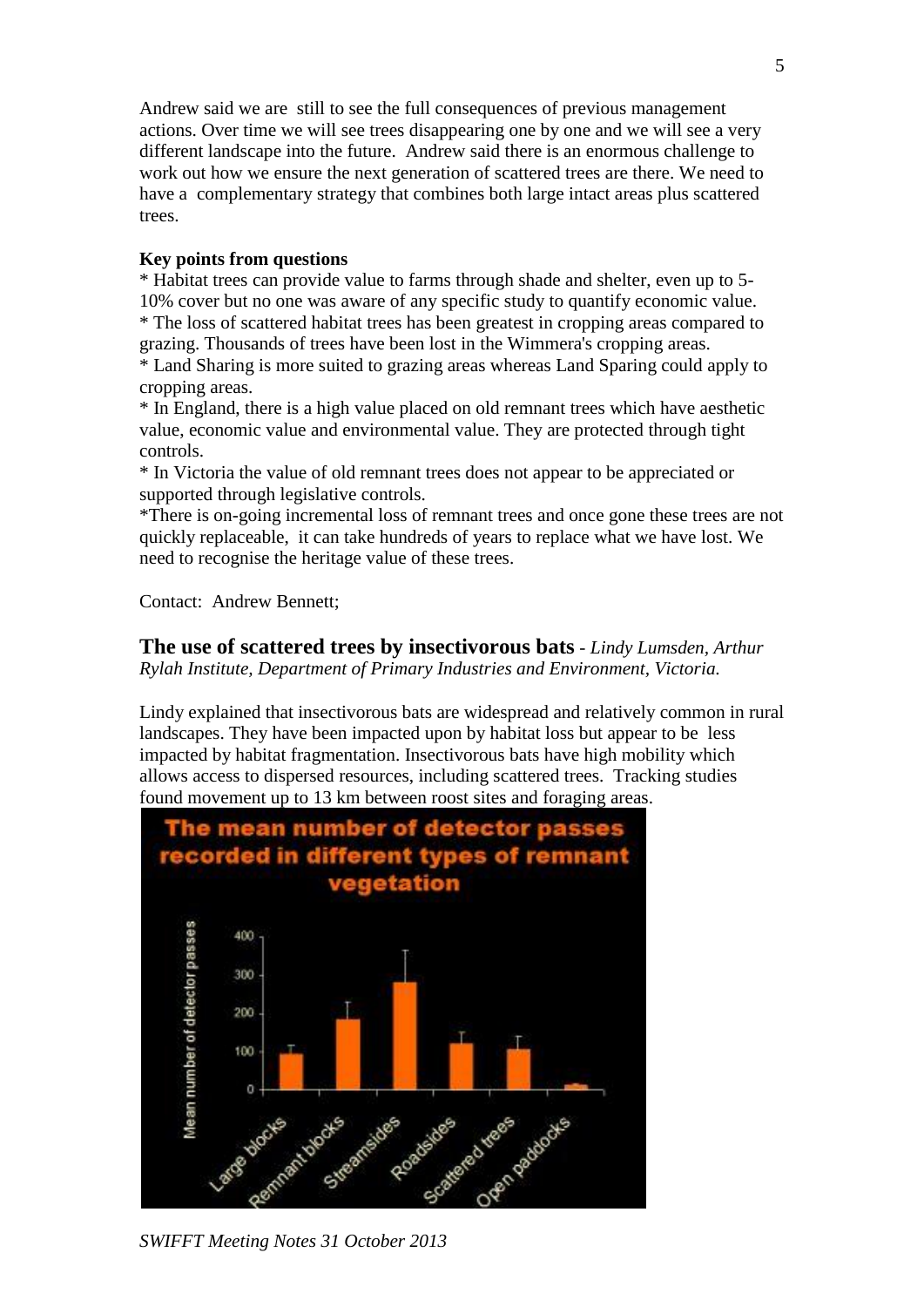### *Scattered trees provide important habitat for insectivorous bats*

### **How insectivorous bats use vegetation in the landscape**

Lindy spoke about research to learn more about the types of vegetation used by bats in rural landscapes. The study was conducted in northern Victoria but applicable to other areas. The study had 195 sites sampled from range of remnant types and sizes (e.g. large and small blocks, streamsides, roadsides, scattered trees and open paddocks devoid of trees.

Bat detectors were used to record the movement of bats by detecting their high frequency echo location calls which enables the species to be identified, Examining the information collected from all 195 sites Lindy found streamsides areas had the highest level of activity. Surprisingly large forest blocks did not yield high levels of activity compared with remnant blocks, scattered trees and roadsides. Large forest blocks do not necessarily contain the large mature trees found scattered on farmlands. These large scattered farmland trees provide important habitat for insectivorous bats.

### **The use of scattered trees by insectivorous bats**



*Old paddock trees can provide important habitat for insectivorous bats*

In order to learn more about how the density of scattered trees relates to bat activity a further study was set up to measure bat activity over five categories of scattered trees:

- \* (BL) remnant blocks (> 35 trees/ha)
- \* (DS) scattered trees dense (11-35 trees/ha)
- \* (MS) scattered trees moderate (1-10 trees/ha)
- $*(SS)$  scattered trees sparse (< 1 tree/ha)
- \* (OP) open paddock devoid of trees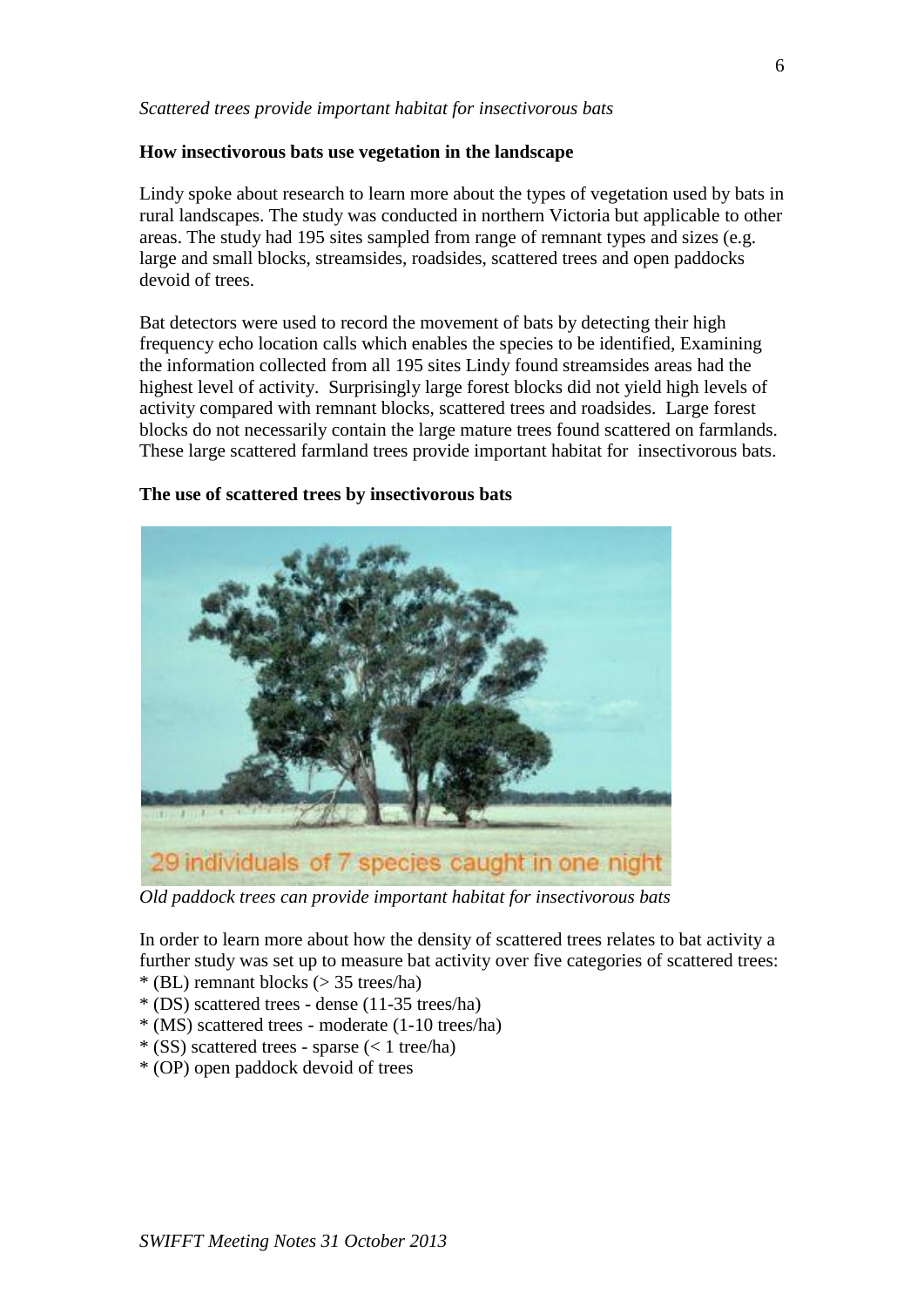

*The highest number of detections were in the scattered tree density of 25-30 large trees /ha.*

Lindy sampled 30 sites with each site sampled over 4 nights. About 30,000 echo locations calls were analysed from which she was able to determine the presence of over 700 bats comprising 11 species. All of the known species for the study area were recorded in the study and bats were detected for every species in every one of the five categories of scattered trees. Lindy found that the highest number of detections were in the scattered tree density of 25-30 large trees /ha.

Lindy found there was some variation in between species and the use of various categories of scattered trees. The Little Forest Bat was detected more in higher density vegetation. The Gould's Wattled Bat is a fast flying species and did not use the dense vegetation as much as the scattered vegetation. Southern Freetail Bat is another fast flying species preferring more open areas and is a farmers friend because it is a natural insect controller on farms, consuming about half its body weight in insects per night.

#### **The use of scattered trees as root sites for bats**

Lindy's has conducted extensive research into the Lesser Long-eared Bat and the Gould's Wattled Bat and found both species use scattered trees for roosting. No maternity roosts were detected for the Gould's Wattled Bat in scattered trees, roosting was predominantly males. The Lesser Long-eared Bats roosting in scattered trees had males, females and maternity roosts used equally. Dead trees are also important for this species roosting. At times Lindy found 20 -35 bats roosting in dead branches on live and dead trees. Lindy said bats require multiple roost trees as they alternate between roost trees quite regularly.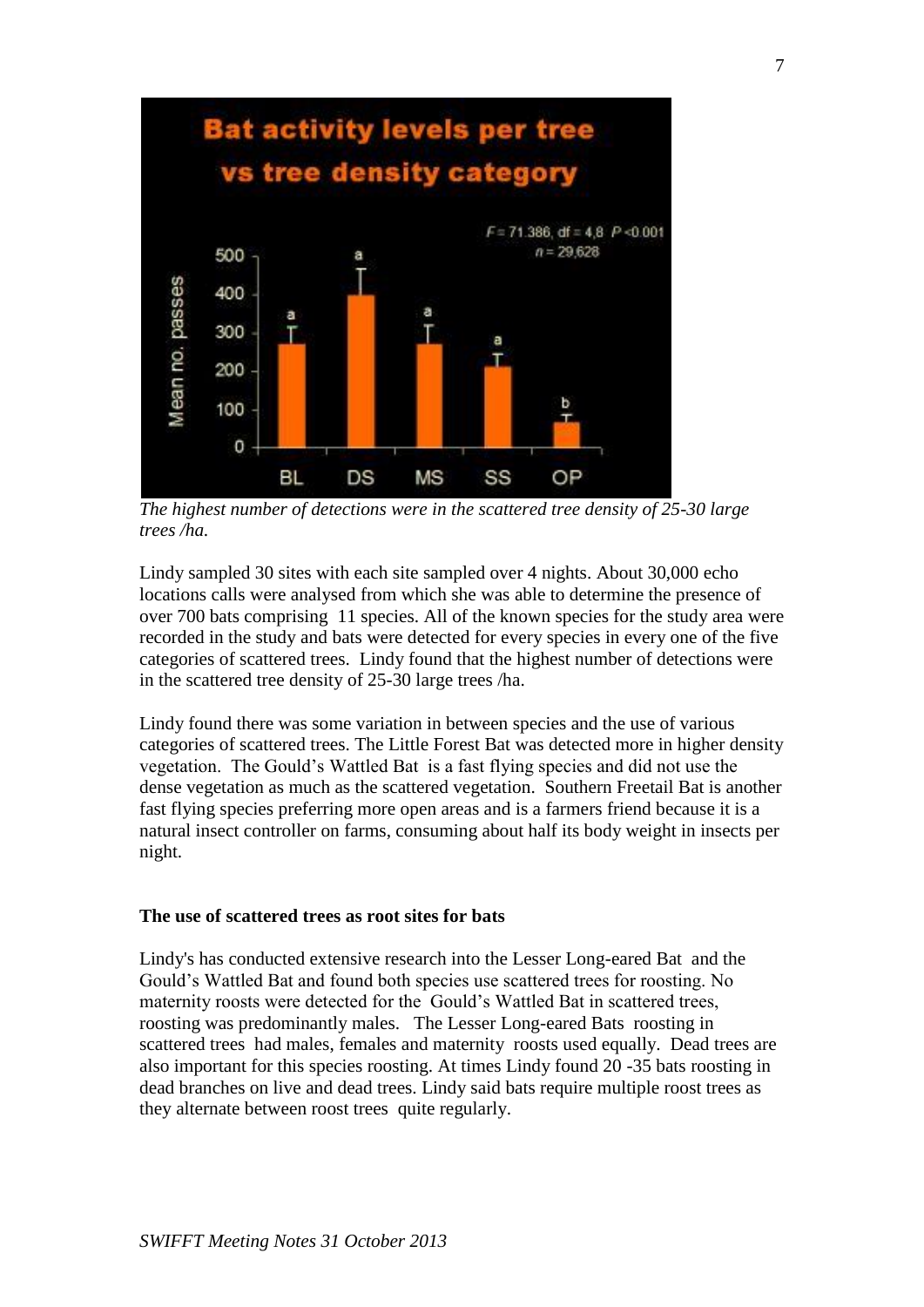

### **Key points from questions**

\* Lesser Long-eared Bats can use fallen timber for roosting, though their preference is to be up off the ground.

\* There has been a reduction in observations of the Little Forest Bat in the Wombat Forest. Any loss of hollow bearing trees will impact on this species.

See also:

\*[http://www.dse.vic.gov.au/\_\_data/assets/pdf\_file/0019/105436/Bats\_and\_Paddocks Fact Sheet May 2003a.pdf Bats in Paddock Trees Fact Sheet, Arthur Rylah Institute]

\*[[SWIFFT\_meeting\_notes\_26\_July\_2012|Talk by Lindy Lumsden on Insectivorous Bats - SWIFFT meeting notes 26 July 2012]]

Contact: Lindy Lumsden, Arthur Rylah Institute

### **Paddock trees and the South eastern Red-tailed Black-Cockatoo** -

*Richard Hill, Senior Biodiversity Officer, Department of Primary Industries & Environment, Casterton* 

Richard provided a brief overview of the Red-tailed Black-Cockatoo (RTBC) program which has been going since 1998. He said the south-eastern population is estimated to be about 1500 birds with a fear that they are continuing to decline due to loss of feeding habitat. They have very specific habitat requirements such as large hollow trees for nesting and a specialised diet of seed from three species of trees for feeding (Buloke *Allocasuarina luehmannii* and two species of closely related Stringybark *Eucalyptus baxteri* and *Eucalyptus arenacea*).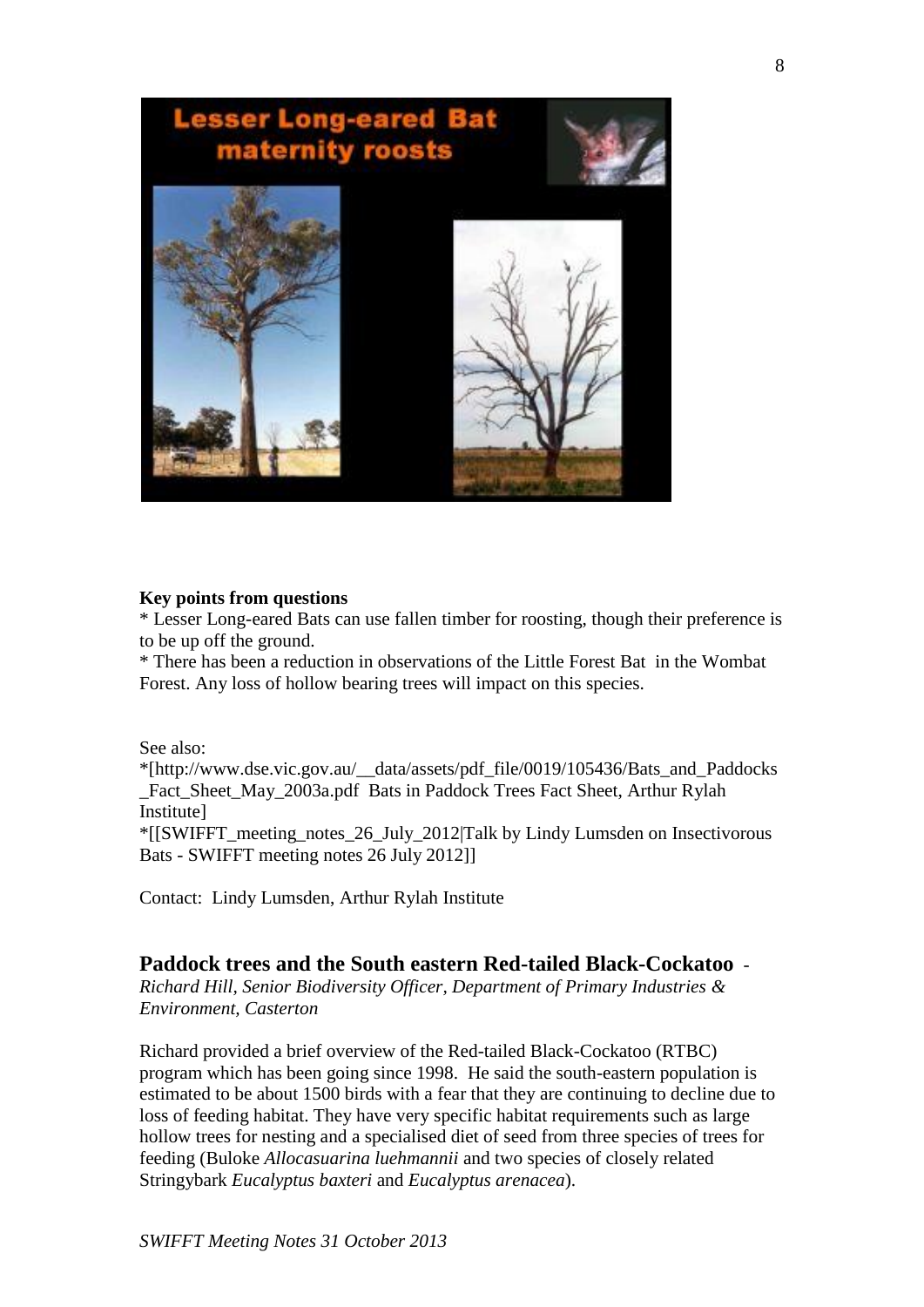### **Threats to South Eastern Red-tailed Black-Cockatoo**

- \* Habitat loss
- \* Lack of hollows for nesting
- \* Food shortages (this is considered the main driver for population decline)
- \* Nest predation



*Images of centre pivot irrigation landscape (2004) with 1963 Buloke tree cover superimposed in green (top slide) and same image of centre pivot irrigation landscape (2004) with 2004 Buloke tree cover in green (lower slide). Note the dramatic loss of habitat trees and remnants now mainly confined to roadsides.*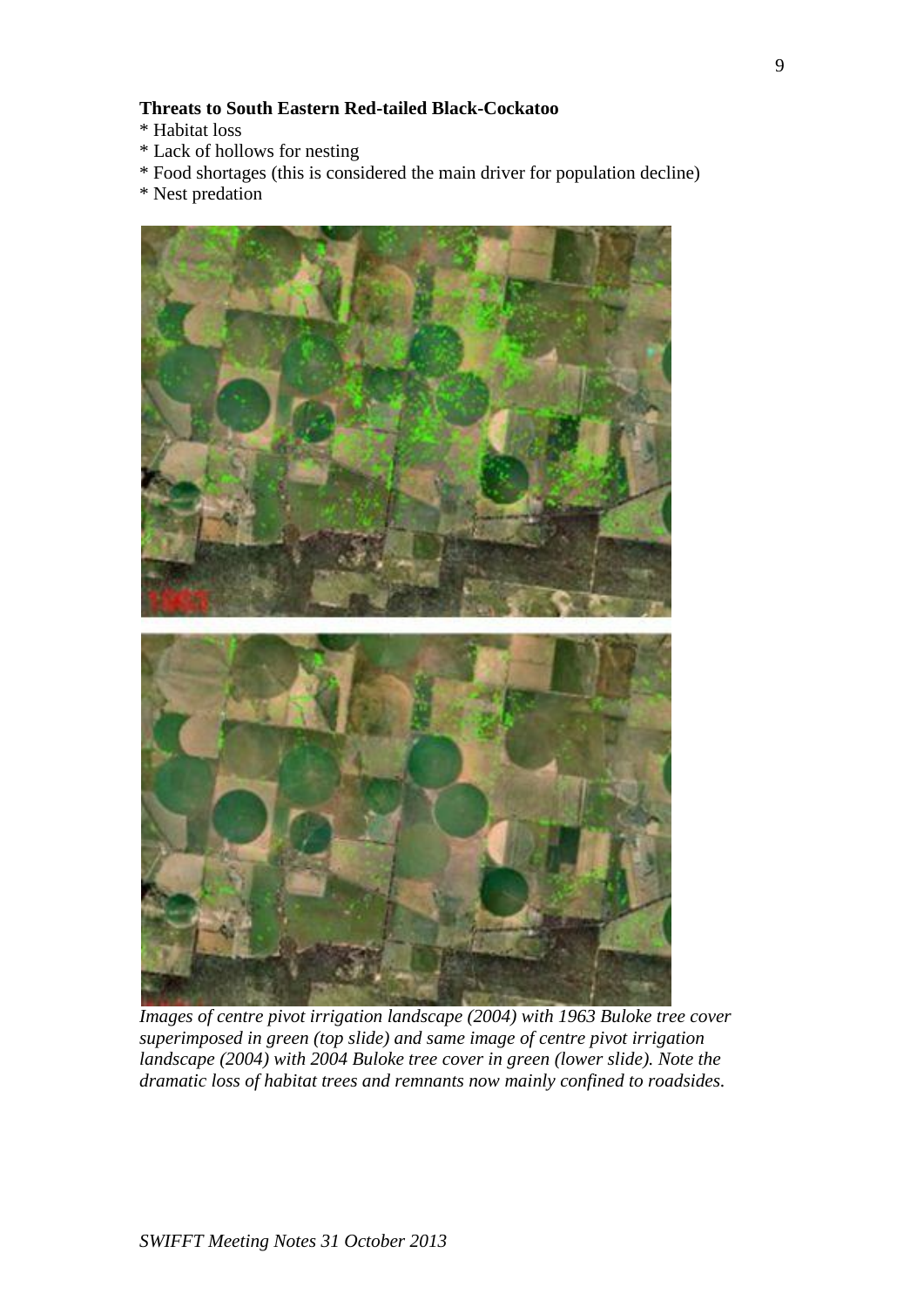### **Scattered tree resources: Buloke feeding resource**

Buloke is the preferred food tree but less than 2% of this important food species remains. Large Bulokes with a >30cm DBH are the preferred source of seed. Bulokes are very slow growing and most large Buloke trees in the landscape are pre European settlement. The vast majority of these large trees occur as scattered trees on private land. Generally smaller trees from regeneration occur on roadsides. Cropping across the Buloke landscape is contributing to a decline of the large feeding trees thus directly impacting on the RTBC food source.

Richard discussed the decline of Bulokes in the RTBC range from 1963 to present, this was from work done by Martine Maron and Steffen Schultz in a study funded by the Wimmera CMA in 2009. The key numbers are a 63 % decline of Bulokes in cropping areas and a 32 % decline in grazing areas.

| Category           | 1963  | 2004  | Change (no trees) | % change |
|--------------------|-------|-------|-------------------|----------|
| Cropping           | 13909 | 5375  | $-8534$           | $-61.4$  |
| Grazing            | 11325 | 7661  | $-3664$           | $-32.4$  |
| Conservation       | 36    | 31    | $-5$              | $-13.9$  |
| Other/unknown      | 0     | 0     | ٥                 |          |
| <b>Total trees</b> | 25270 | 13067 | $-12203$          | $-48.3$  |

### **Scattered tree resources: Nesting trees resource**

Richard reiterated that Red-tails require eucalypts with large hollows which tend only to form in the old large diameter trees. The smallest diameter trees used for nesting are 60cm, with the average nesting trees 100 cm dia. He said that 90 % of the former large nesting trees have been lost, this has occurred mainly on Public Land, the majority of old large suitable nesting trees are on private land but there is minimal regeneration of scattered trees on private land, therefore the nesting resource will continue to decline.

The loss of nesting trees since 1947 has been dramatic. There has been a 39% loss on grazing landscapes and a 49% loss on in cropping areas, a 53% loss in Pivot irrigation and 69% loss in Plantation areas.

### **Scattered tree resources: Feeding trees resource**

Richard spoke about the loss of Stringybark feeding trees across the landscape. About 54% of the Strinybark food resource has been cleared and now mainly exists in Public Land. Significant seed resources are still present in scattered trees on private land, the number of trees may be significantly reduced but the remaining trees have high seed crops making them a valuable feeding resource for RTBC. Unfortunately old large paddock trees are not being replaced at high enough rate to cater for RTBC feeding needs into the future.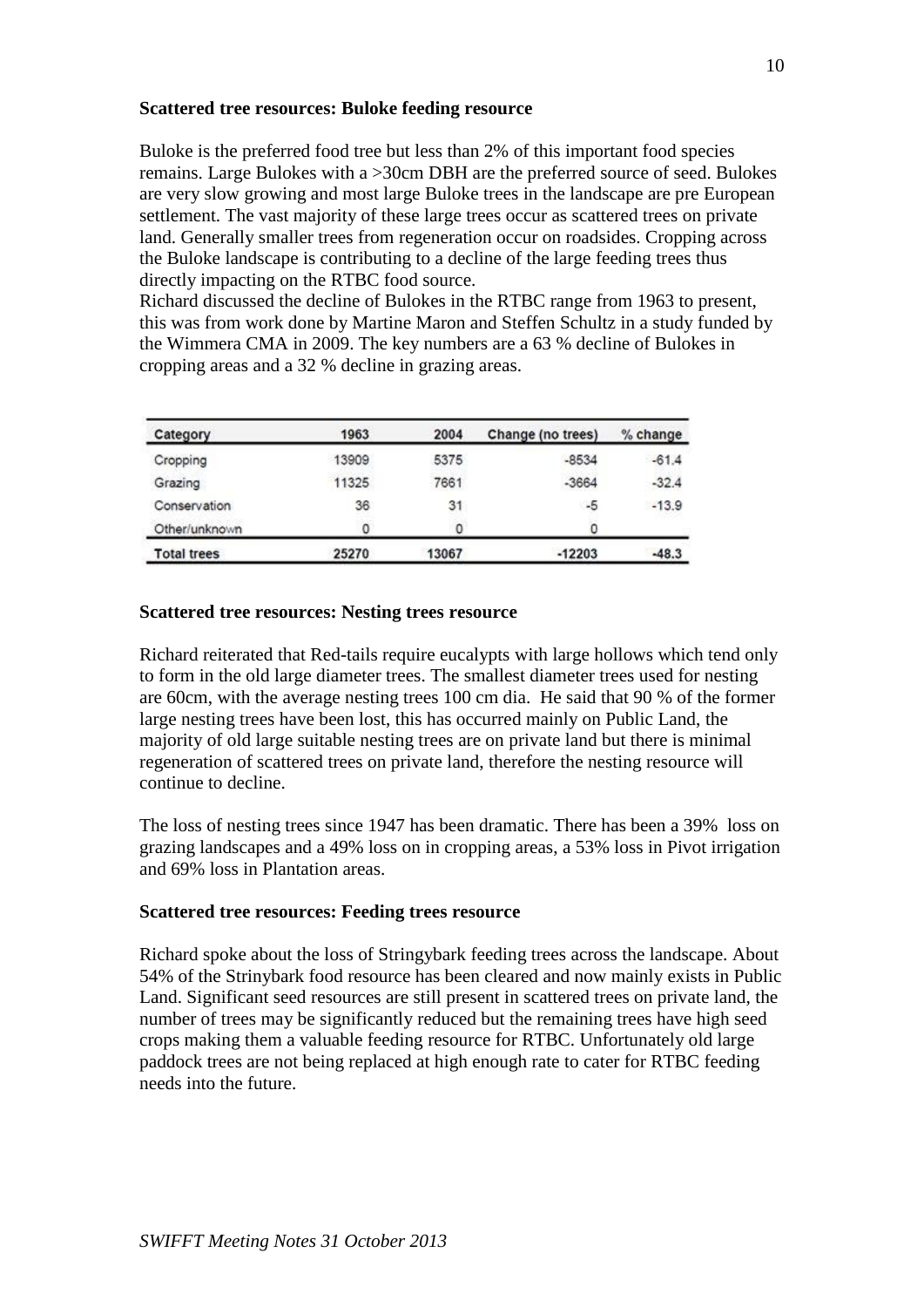### **Protecting habitat trees**

Richard spoke about the extensive work in gaining the establishment of Environmental Significance Overlays (ESO2) in the West Wimmera Shire. which is a critical Local Government Area for Red-tailed Black-cockatoos. Due to changes in Victoria's native vegetation controls the ESO2 is the real control which covers about 70 % of the RTBC range.

The *Environment Protection and Biodiversity Conservation Act 1999* (EPBC Act 1999) provides some degree of habitat protection but the level of tree removal undertaken without permits etc. is really not known or actively managed to the required level at present.

### **Key points from questions**

We need to have a long term view of how to best deal with the current rate of loss and deal with the long timeframe replacement of Bulokes in the landscape. It is important to protect as many existing Bulokes as possible by a variety of means whilst at the same time undertaking regeneration in secure areas.

Contact: Richard Hill, DEPI, Casterton

## **Remnant habitat trees from a landholder perspective -** *Steve Williams,*

*landholder in Bendigo area* 

Steve spoke about his goal as landholder to improve the production of biodiversity. He spoke about the linkage between Floristic Diversity - Invertebrate Diversity - Vertebrate Diversity.

Steve's block is 9.8ha and was mainly sheep grazing country before he undertook restoration which began 20 years ago. It is now a Land for Wildlife property with the main focus being habitat conservation.



*Steve mapped the location of old growth trees and species on his property*

*SWIFFT Meeting Notes 31 October 2013*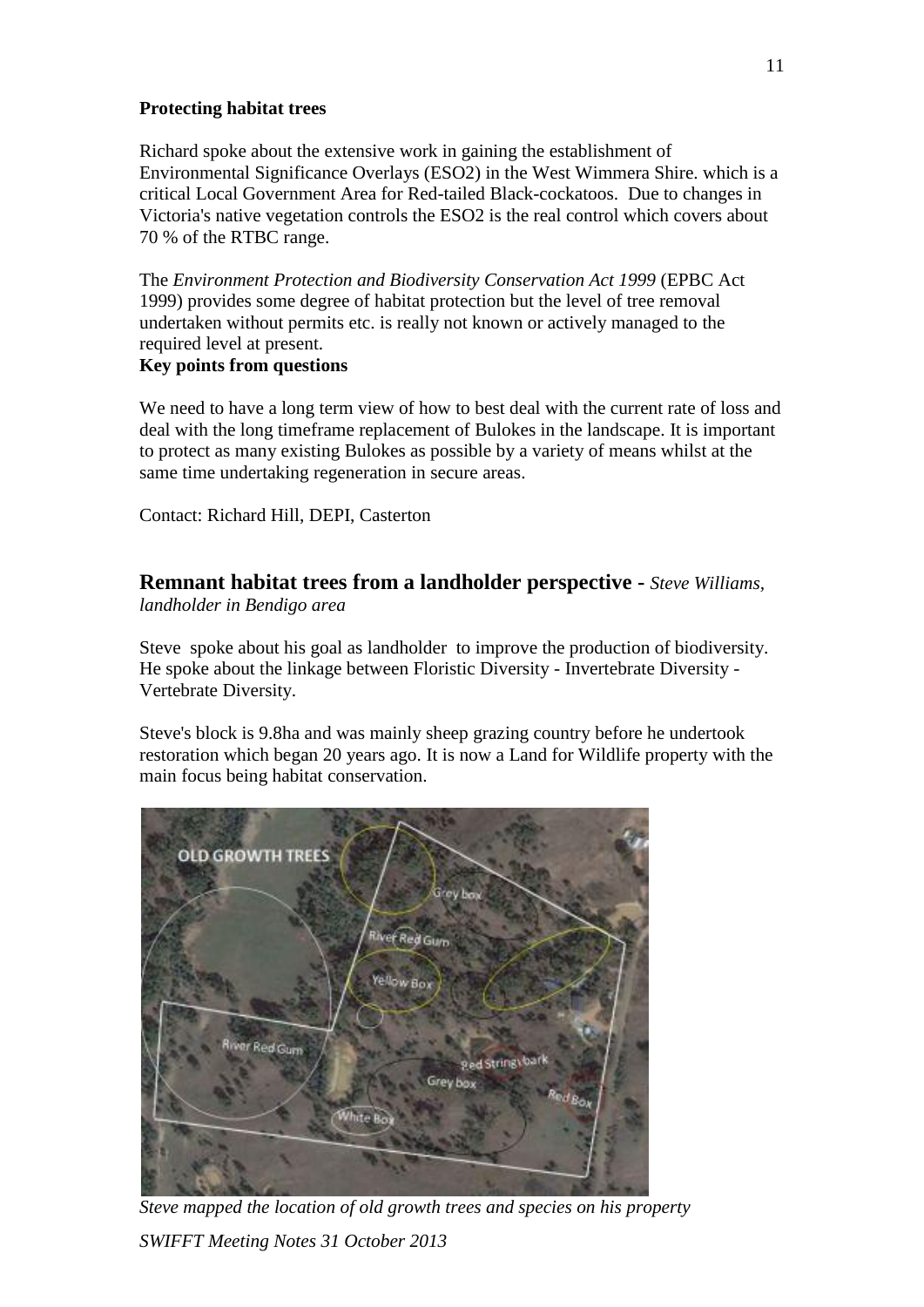Steve appreciated the heritage value of many old trees on his property and realized he could use these as a focal point for further habitat restoration. Old Growth Trees are an important element in the ecosystem delivering key services:

\*Regeneration

\*Habitat

\*Minimise fire impacts

\*Shade (particularly in heat wave conditions)

Steve showed a number of photos taken before and after 15 years of regeneration. He has been able to save the old growth trees and has more than doubled the volume of tree canopy. He has also observed a tremendous natural increase in floristic diversity across the property.



*Part of property 5 years after purchase - remnant trees to form the nuclei for habitat restoration.*



*The same area as above after 15 years with established ecosystem supporting a diverse assemblage of moths, other invertebrates and vertebrate fauna.*

Steve spoke the value of old growth tree services in providing a litter layer and habitat for invertebrates. Steve has monitored the humus layer around many of his old growth trees and measured the depth of this highly productive habitat for invertebrates. Steve has also studies moths in and around the humus layer of old growth trees on his property.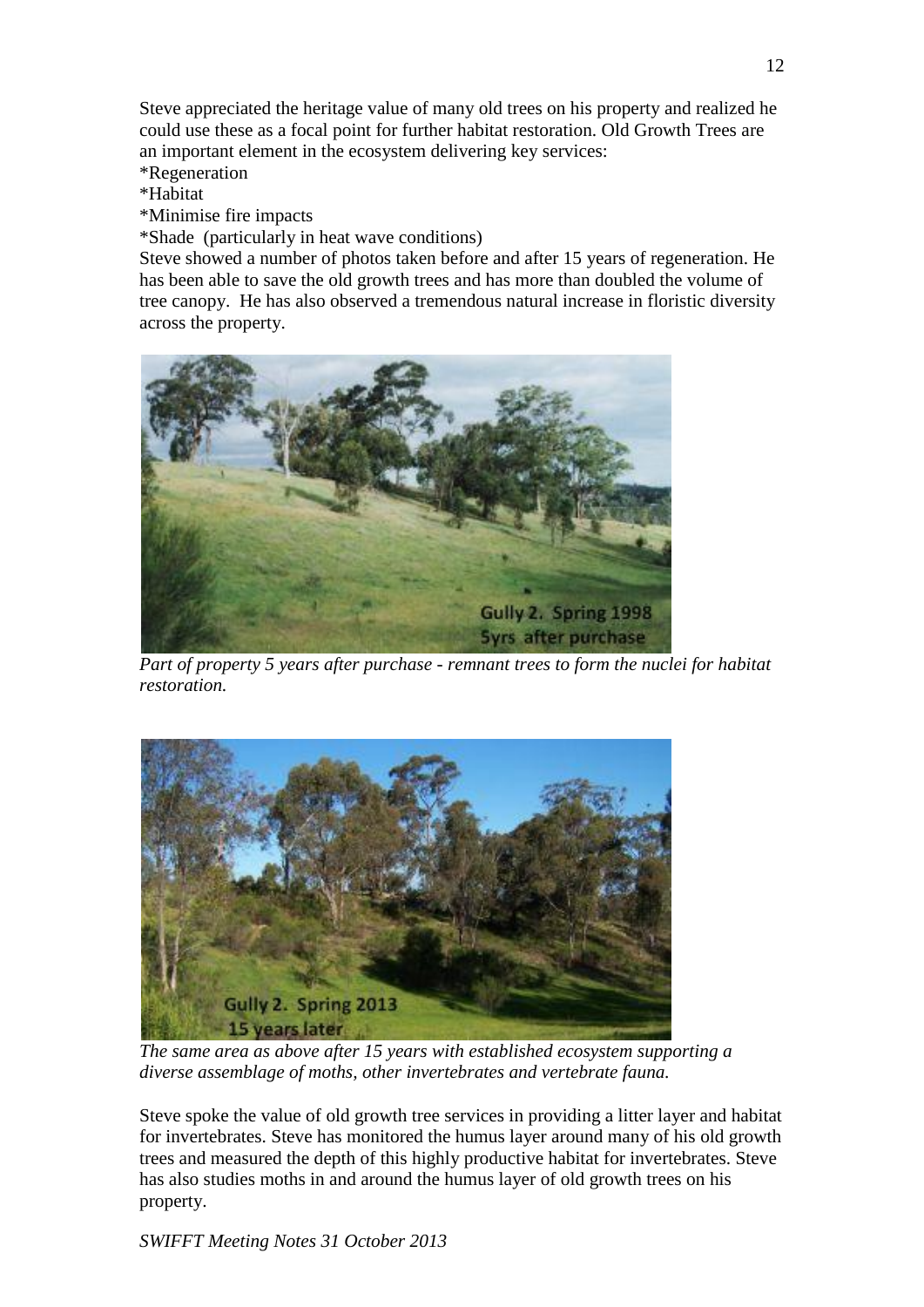He found moths to be a good indicator of ecosystem health, they are very low in the food web and almost always eat living or dead plant material, fungi, lichen or algae but importantly they provide a food resource for a vast array of higher order consumers.

Steve explained the humus layer is an important component of the ecosystem. More than 80 % of the moth species on his property are reliant on the litter layer. Some pupae lay dormant for months or years and most species of moths spend a significant portion of their life cycle in the litter layer.

Steve estimates his block is now supporting more than twice the number of invertebrate species than it did 20 years ago. He said there has also been a significant increase in vertebrates.

### **Reptiles**

Lace monitor, Olive legless lizard, Striped legless lizard, Tree dragon, Eastern bearded dragon, Robust Ctenotis, Bougainville's skink, Shingle-back.

### Mammals

Koala, Sugar gliders, Tuan, Echidna, Antechinus, Brush tail possum,

### Birds

Bush Stone-curlew, Barking owl, Powerful owl, Grey crowned babbler

### Invertebrates



*Image of moths found and photographed on Steve's block. Red dots indicate species which are dependent on humus layer/leaf litter under old growth trees or herb layer*.

### **Key points from questions**

\* Steve considers old growth trees provide vegetation systems that are probably less conducive to fire than low canopy regrowth areas.

\* Steve's property had been subject to salinity issues in the past but this has significantly reduced with changed land use and restoration.

\* Steve did not feel the need to incorporate low intensity burns on his block yet because the area is still undergoing a regenerative process. He felt the use of fire could do more harm to the biological regeneration which is evident on his block.